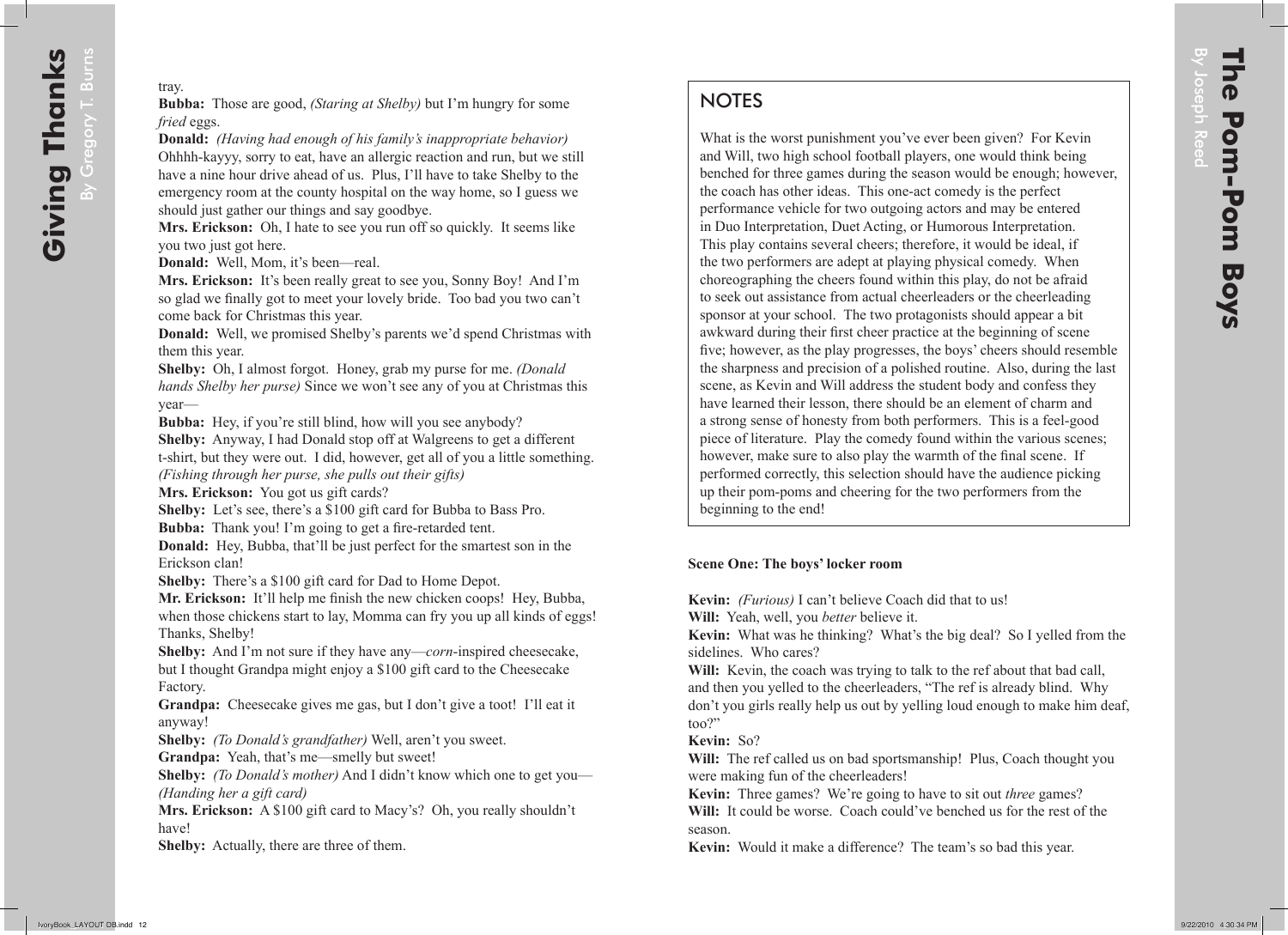By Joseph

Reed

There's no way we can possibly make it to the playoffs. It's the stupid cheerleaders' fault! If they were better cheerleaders, we'd be better players!

Will: Do you even hear yourself?

**Kevin:** What?

**Will:** *If they were better cheerleaders, we'd be better players.* That's like saying that if they were better singers, we'd be better musicians. **Kevin:** I'd stay in tune!

Will: You're a moron, and it's because of you that I'm in trouble, too! **Kevin:** What? You weren't laughing?

**Will:** Yeah. I laughed. I laugh at lots of stupid stuff. I laugh when I see a baby spit up. I laugh when I hear a fart in study hall. I laugh when someone snorts and milk comes out of his nose. Just because I laughed doesn't mean *I* deserved to get benched!

**Kevin:** And what did Coach mean when he said, "Sitting out three games will *start* your punishment?" What else do you think he has in mind? Do you think he's going to make us pick up all of the trash left in the stadium after the games?

**Will:** I don't know, but knowing Coach—it's going to be bad. It's going to be really bad.

#### **Scene Two: The high school commons area**

**Kevin:** We have to be *cheerleaders*? Are you kidding me?

**Will:** I told you it was going to be bad!

**Kevin:** We're never going to live this down. We'll have to transfer to another school!

Will: Come on, now. You're acting like we're going to be marked with scarlet letters or something.

**Kevin:** Yeah! That's exactly what we'll have—scarlet letters. They'll make us wear big letter P's on our shirts!

**Will:** Well, we are the Panthers.

**Kevin:** Yeah, but everyone in school will say *our* P's stand for something else!

**Will:** Like what?

**Kevin:** Like—Pansies, or Peanuts for Brains, or—Pretty boys, or— **Will:** Trust me. No one is going to call you a 'Pretty boy.'

**Kevin:** They might.

**Will:** Look, I don't know how to break this to you, but you—you're definitely *not* a 'Pretty boy.'

**Kevin:** What are you saying?

**Will:** I'm not trying to hurt your feelings, but you are one of the ugliest guys at school.

**Kevin:** I'm what?